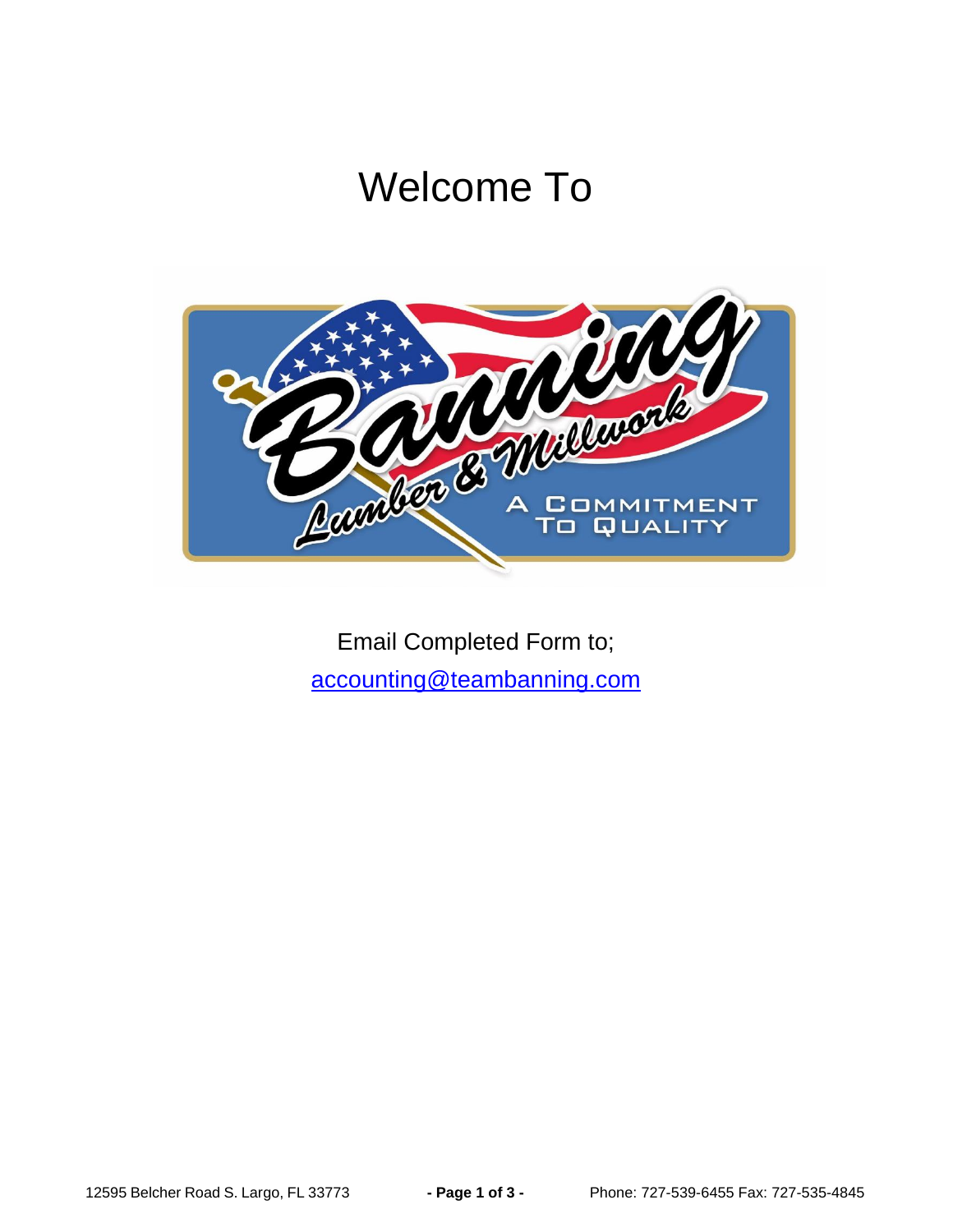## **Banning Lumber & Millwork Credit Application**

Liability for payments in this account is joint and several. Both your business and you are responsible for all amounts due pursuant to this application. When signed by applicant and accepted by Banning Lumber & Millwork, this is a legally binding contract.

|                                                                 | <b>Company Information</b>                              |             |                                   |                        |           |  |  |  |
|-----------------------------------------------------------------|---------------------------------------------------------|-------------|-----------------------------------|------------------------|-----------|--|--|--|
|                                                                 | <b>Business Name:</b>                                   |             | Date:                             |                        |           |  |  |  |
|                                                                 | Primary business address:                               |             |                                   |                        |           |  |  |  |
|                                                                 | City:                                                   |             | State:                            | ZIP Code:              |           |  |  |  |
|                                                                 | How long at current address?                            | Telephone:  |                                   | Fax:                   |           |  |  |  |
|                                                                 | $d/b/a$ :                                               |             | Federal Tax I.D.:                 |                        |           |  |  |  |
|                                                                 | Type of Business:                                       |             | State, County, or City License# : |                        |           |  |  |  |
|                                                                 | Purchasing E-mail:                                      |             |                                   |                        |           |  |  |  |
| <b>Business and Credit Information</b>                          | Invoices and Statements E-mail:                         |             |                                   |                        |           |  |  |  |
|                                                                 | $\Box$ Yes $\Box$ No<br>Do you require Purchase Orders: |             |                                   |                        |           |  |  |  |
|                                                                 | <b>Credit Information</b>                               |             |                                   |                        |           |  |  |  |
|                                                                 | Bank name:                                              |             |                                   |                        |           |  |  |  |
|                                                                 | Bank address:                                           |             | Phone:                            |                        |           |  |  |  |
|                                                                 | City:                                                   |             | State:                            |                        | ZIP Code: |  |  |  |
|                                                                 | Savings Account number:                                 |             |                                   |                        |           |  |  |  |
|                                                                 | Checking Account number:                                |             |                                   |                        |           |  |  |  |
|                                                                 | Other Account number:                                   |             |                                   |                        |           |  |  |  |
|                                                                 |                                                         |             |                                   |                        |           |  |  |  |
|                                                                 | Sole Owner<br>Partnership<br>$\Box$<br>$\mathbf{I}$     | Corporation | Ownership<br>LLC                  | Date of Incorporation: |           |  |  |  |
|                                                                 | Name:                                                   |             | Title:                            |                        |           |  |  |  |
|                                                                 |                                                         |             |                                   |                        |           |  |  |  |
|                                                                 | Primary address:                                        |             | State:                            | ZIP Code:              |           |  |  |  |
|                                                                 | City:<br>Telephone:                                     | Mobile:     |                                   | Fax:                   |           |  |  |  |
|                                                                 | E-mail:                                                 |             |                                   |                        |           |  |  |  |
|                                                                 |                                                         |             |                                   |                        |           |  |  |  |
|                                                                 | Name:                                                   |             | Title:                            |                        |           |  |  |  |
|                                                                 | Primary address:                                        |             |                                   |                        |           |  |  |  |
|                                                                 | City:                                                   |             | State:                            | ZIP Code:              |           |  |  |  |
|                                                                 | Mobile:<br>Telephone:                                   |             |                                   | Fax:                   |           |  |  |  |
|                                                                 | E-mail:                                                 |             |                                   |                        |           |  |  |  |
|                                                                 |                                                         |             |                                   |                        |           |  |  |  |
|                                                                 | Title:<br>Name:                                         |             |                                   |                        |           |  |  |  |
|                                                                 | Primary address:                                        |             |                                   |                        |           |  |  |  |
| Names/Titles of Corporation Principals, Partners or Proprietors | City:                                                   |             | State:                            | ZIP Code:              |           |  |  |  |
|                                                                 | Telephone:<br>Mobile:                                   |             |                                   | Fax:                   |           |  |  |  |
|                                                                 | E-mail:                                                 |             |                                   |                        |           |  |  |  |